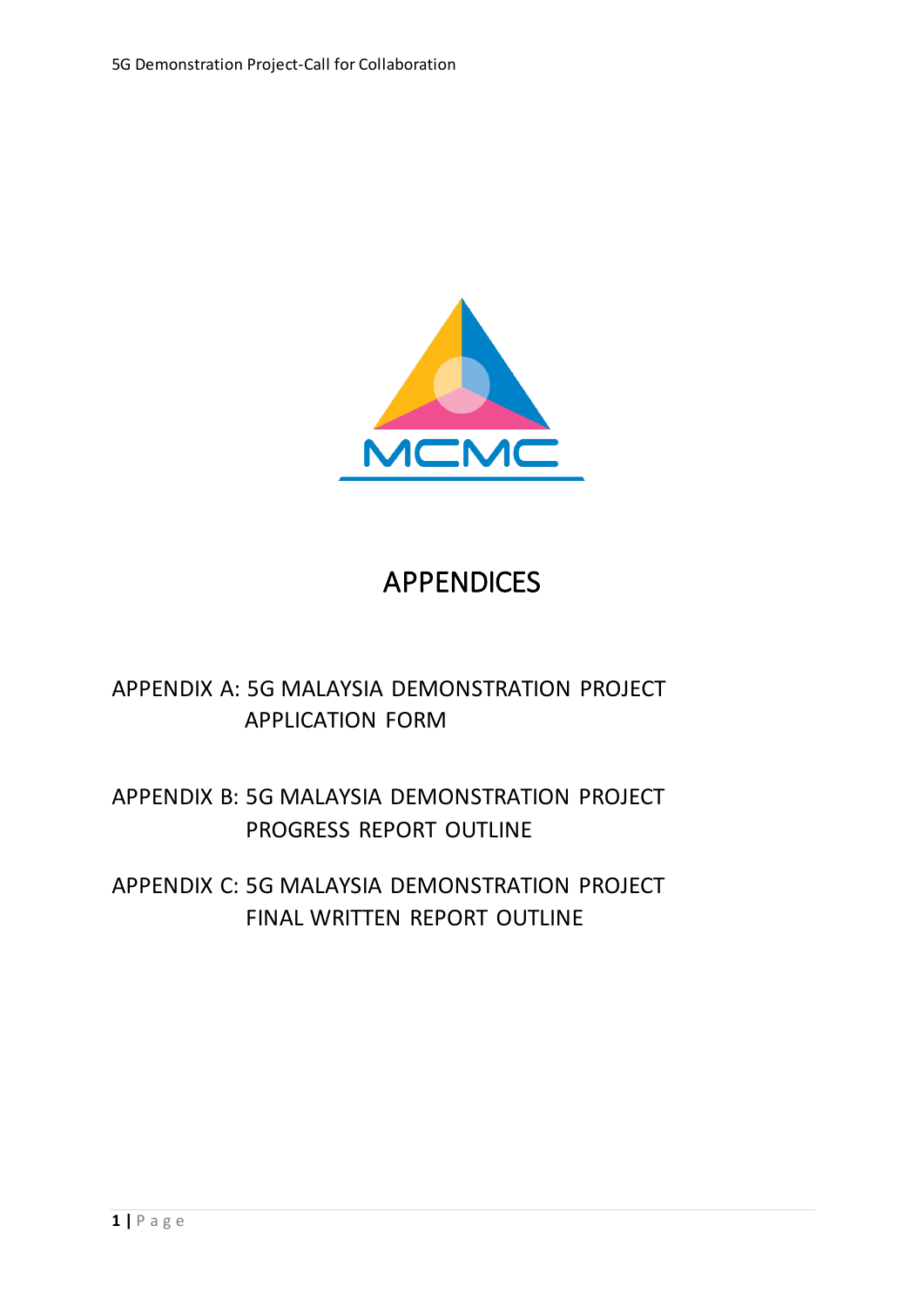**APPENDIX A**



## **5G MALAYSIA DEMONSTRATION PROJECT APPLICATION FORM**

**Malaysian Communications and Multimedia Commission (MCMC)**

**MCMC Tower 1, Jalan IMPACT, Cyber 6 63000 Cyberjaya Selangor Darul Ehsan Tel: +603 86888000 Fax: +60383188181 Website[: www.mcmc.gov.my](http://www.mcmc.gov.my/)**

**© 2019 MCMC. All rights reserved**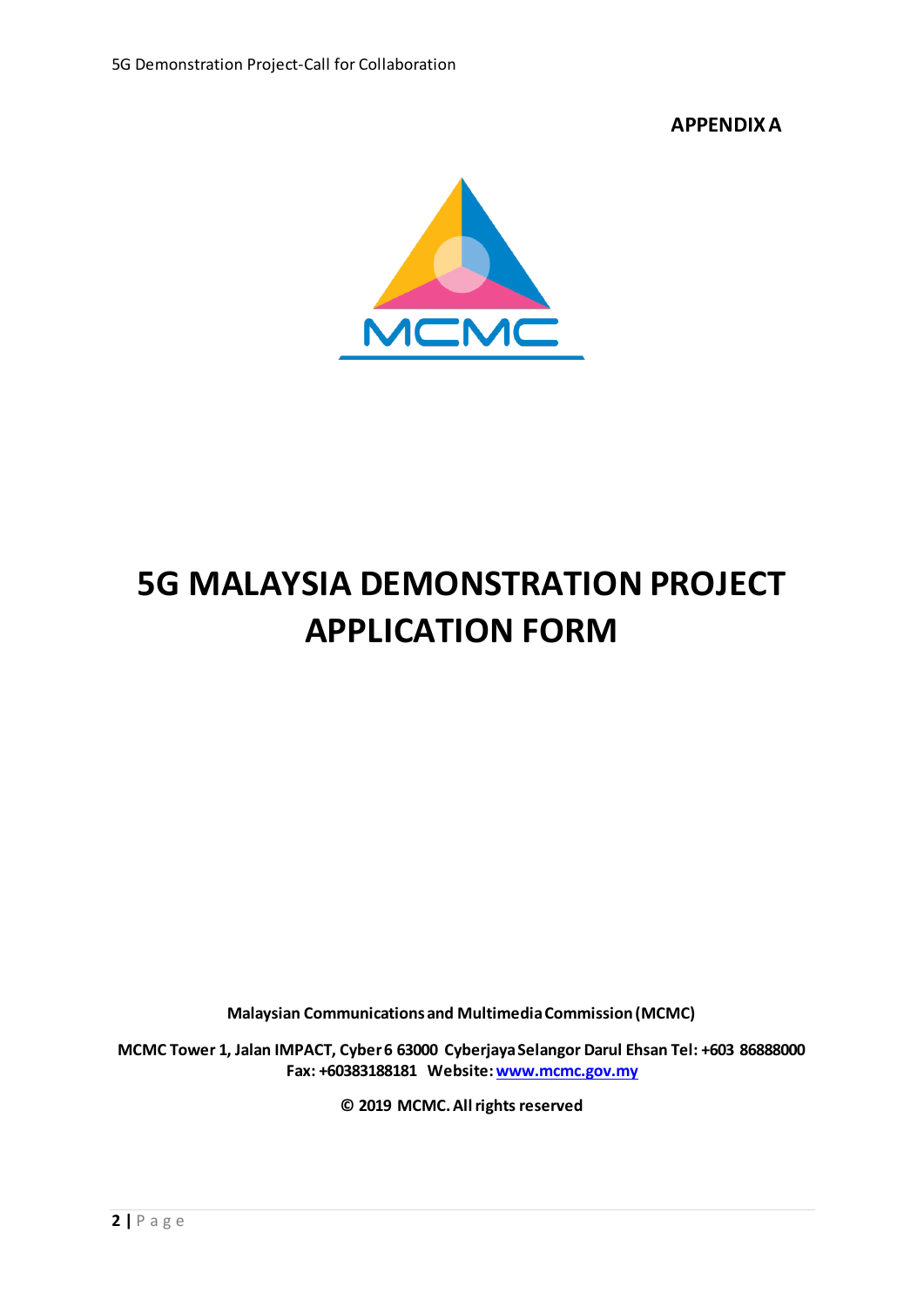| <b>A.</b> Contact Details                                                                      |                                                                                                                                                         |  |  |  |  |
|------------------------------------------------------------------------------------------------|---------------------------------------------------------------------------------------------------------------------------------------------------------|--|--|--|--|
| <b>Name of Lead Agency/Entity</b>                                                              |                                                                                                                                                         |  |  |  |  |
| Name of applicant (authorised<br>by Agency/Entity)                                             |                                                                                                                                                         |  |  |  |  |
| <b>Overview of Company</b>                                                                     | (Additional information may be provided as supporting<br>documents)                                                                                     |  |  |  |  |
| <b>Email address</b>                                                                           |                                                                                                                                                         |  |  |  |  |
| <b>Phone number</b>                                                                            |                                                                                                                                                         |  |  |  |  |
| <b>Mailing address</b>                                                                         |                                                                                                                                                         |  |  |  |  |
| <b>Name of Ecosystem Partner</b><br><b>Agencies / Entities</b>                                 | $\mathbf{1}$ .<br>2.<br>3.                                                                                                                              |  |  |  |  |
| <b>Project Management Team</b><br>Structure including roles,<br>functions and responsibilities | Please state the name, designation, contact number and email<br>address for each team members.<br>(Additional information may be provided as supporting |  |  |  |  |
|                                                                                                | documents)                                                                                                                                              |  |  |  |  |
| <b>Project Summary &amp; Details</b><br><b>B.</b>                                              |                                                                                                                                                         |  |  |  |  |
| <b>Executive Summary</b>                                                                       | Describe the use case and how the Proposal is able to achieve<br>the desired outcome of the Demonstration Project.                                      |  |  |  |  |
| <b>Project Objectives</b>                                                                      | State the objectives of the proposed Demonstration Project.                                                                                             |  |  |  |  |
|                                                                                                | Define the Problem Statement.<br>What Problem(s) will it solve?                                                                                         |  |  |  |  |
|                                                                                                | What is the impact?                                                                                                                                     |  |  |  |  |
|                                                                                                | Key Outcomes to be achieved?                                                                                                                            |  |  |  |  |
| <b>Project Description</b>                                                                     | Describe on the Use Cases and its Application                                                                                                           |  |  |  |  |
| 5G Trial Network Deployment,                                                                   | Describe the relevant deployment details (For example:                                                                                                  |  |  |  |  |
| <b>Technical, Functional Features</b><br>& Capabilities                                        | network architecture, MEC, RAN deployment, frequencies and<br>bandwidth, massive MIMO) and the key technical functional<br>features & capabilities.     |  |  |  |  |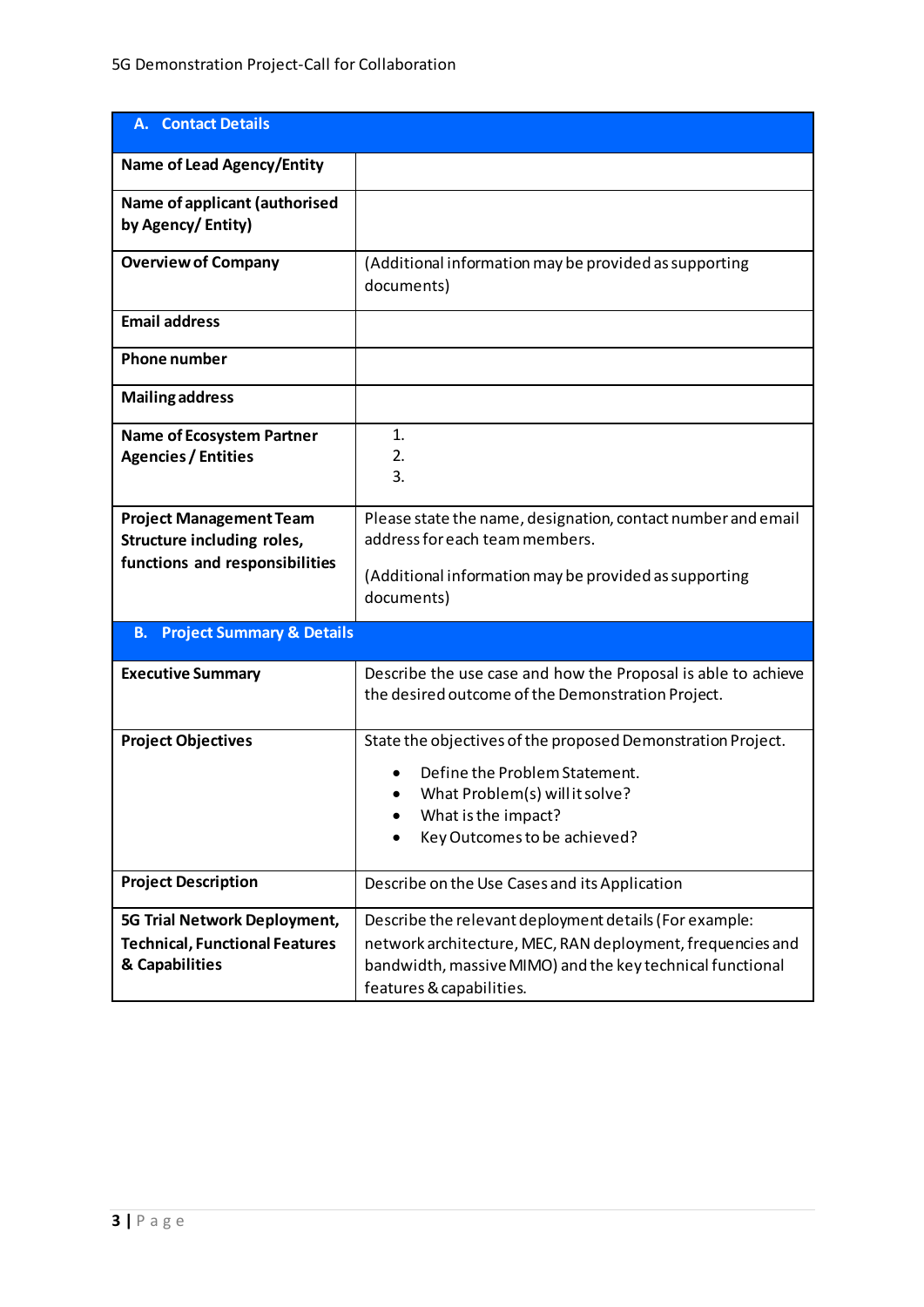| Technology Innovation,<br><b>Research &amp; Development and</b><br><b>Training Requirements</b><br><b>Project Deliverables and Outcomes</b><br>C. | Explain the key innovations of the proposal or solution of the<br>Demonstration Project.<br>Compare this Project with similar projects attempted<br>elsewhere or currently in the market.<br>Highlight and explain any innovative use of 5G technology in<br>this Project. |  |  |  |  |  |  |
|---------------------------------------------------------------------------------------------------------------------------------------------------|----------------------------------------------------------------------------------------------------------------------------------------------------------------------------------------------------------------------------------------------------------------------------|--|--|--|--|--|--|
| <b>Project Schedule</b>                                                                                                                           | Proposed date of commencement:<br>Duration: (working days)<br>Expected date of completion:                                                                                                                                                                                 |  |  |  |  |  |  |
| <b>Key Deliverables</b>                                                                                                                           | Provide a schedule of the key dates for the major project<br>milestones and deliverables in Demonstration Project<br><b>Start Date</b><br>Milestone/Deliverable<br><b>Duration</b><br><b>End Date</b>                                                                      |  |  |  |  |  |  |
| <b>Qualitative &amp; Quantitative</b><br><b>Indicators Outcome</b><br>(Desired/Target)                                                            | Describe the desired qualitative and quantitative outcomes of<br>the Demonstration Project.                                                                                                                                                                                |  |  |  |  |  |  |
| <b>Assumptions/Restrictions/</b><br><b>Conditions</b>                                                                                             | State any assumptions used to qualify the proposed deliverables<br>and outcomes outlined above. Also include any conditions<br>needed in order to ensure the success of the Project.                                                                                       |  |  |  |  |  |  |
| New Capabilities/<br><b>Competencies Developed</b>                                                                                                | Describe new capabilities/competencies that will be developed<br>by the Participants in the course of pursuing the Demonstration<br>Project.<br>Also state the Patents or Intellectual Property that would be<br>generated for this Project.                               |  |  |  |  |  |  |
| Impact and contribution to<br><b>Industry and Society</b>                                                                                         | Describe how the project will impact and contribute to the<br>Industry, society and Country.                                                                                                                                                                               |  |  |  |  |  |  |
| Cost                                                                                                                                              | Provide costs including breakdown for each component of the<br>DP.                                                                                                                                                                                                         |  |  |  |  |  |  |
| <b>Potential Adopters/Target</b><br>Market.                                                                                                       | Provide information of the target market and potential adopters<br>for the proposed use case(s)                                                                                                                                                                            |  |  |  |  |  |  |
| <b>Required Policy changes for the</b><br>rollout of the service (if any)                                                                         | Indicate any policy changes that may be required                                                                                                                                                                                                                           |  |  |  |  |  |  |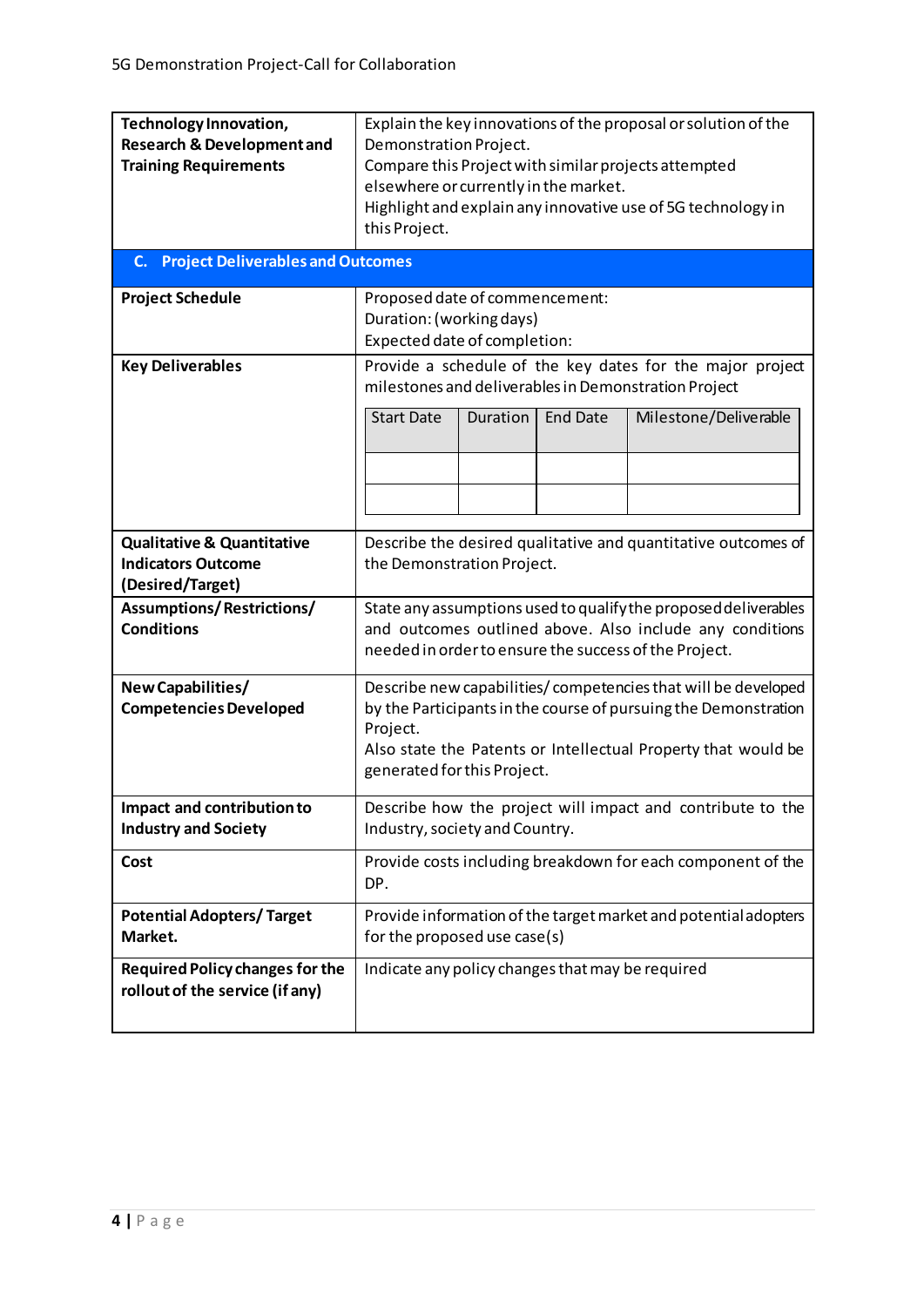**APPENDIX B**



## **5G MALAYSIA DEMONSTRATION PROJECT PROGRESS REPORT OUTLINE**

**Malaysian Communications and Multimedia Commission (MCMC)**

**MCMC Tower 1, Jalan IMPACT, Cyber 6 63000 Cyberjaya Selangor Darul Ehsan Tel: +603 86888000 Fax: +60383188181 Website[: www.mcmc.gov.my](http://www.mcmc.gov.my/)**

**© 2019 MCMC. All rights reserved**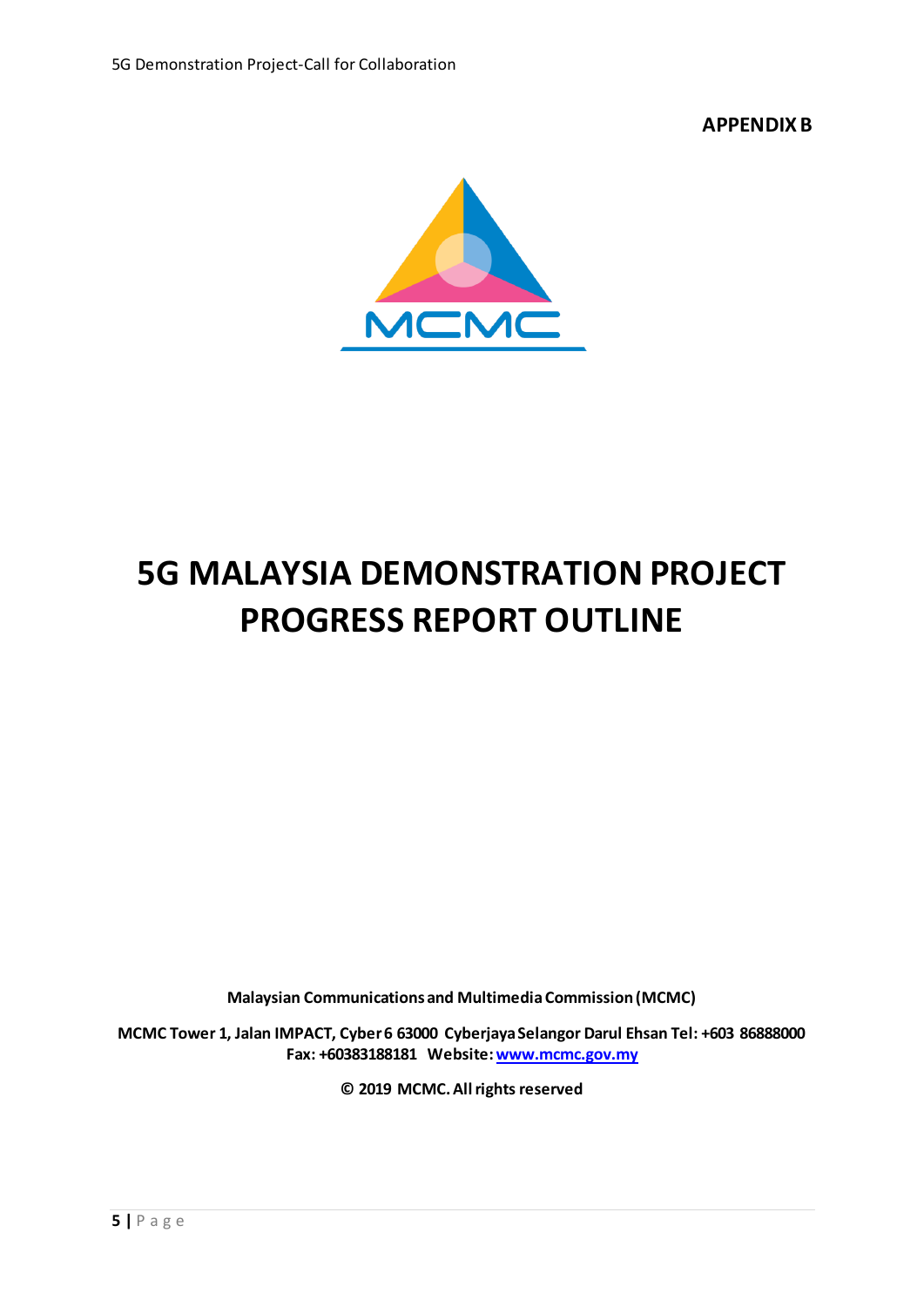#### **A) Outline for 5G Demonstration Project progress report**

| No. | <b>Outline for Progress Report</b>                                                                                                    |
|-----|---------------------------------------------------------------------------------------------------------------------------------------|
| 1   | Name of Lead Agency/Entity, Ecosystem partners & contact information                                                                  |
| 2   | Brief description of the service or solution.                                                                                         |
| 3   | Progress update based on key deliverables with project milestones. (please refer<br>to detailed project milestones & status template) |
| 4   | Key performance indicators (KPIs).                                                                                                    |
| 5   | Statistical information.                                                                                                              |
| 6   | Key issues arising                                                                                                                    |
| 7   | Actions or steps taken to address the key issues.                                                                                     |
| 8   | Any other information that may support the report.                                                                                    |

\*Participant shall prepare presentation slides and present the progress reports to MCMC whenever required.

| - , | <u>Petanea Froject Milestories and Status template</u><br><b>Key Deliverables</b> | 2019 |            |            |            |     |            | 2020       |     |            |            |
|-----|-----------------------------------------------------------------------------------|------|------------|------------|------------|-----|------------|------------|-----|------------|------------|
|     |                                                                                   | JUN  | <b>JUL</b> | <b>AUG</b> | <b>SEP</b> | OCT | <b>NOV</b> | <b>DEC</b> | JAN | <b>FEB</b> | <b>MAR</b> |
|     |                                                                                   |      |            |            |            |     |            |            |     |            |            |
|     |                                                                                   |      |            |            |            |     |            |            |     |            |            |
|     |                                                                                   |      |            |            |            |     |            |            |     |            |            |
|     |                                                                                   |      |            |            |            |     |            |            |     |            |            |
|     |                                                                                   |      |            |            |            |     |            |            |     |            |            |
|     |                                                                                   |      |            |            |            |     |            |            |     |            |            |

#### B) **Detailed Project Milestones and Status template**

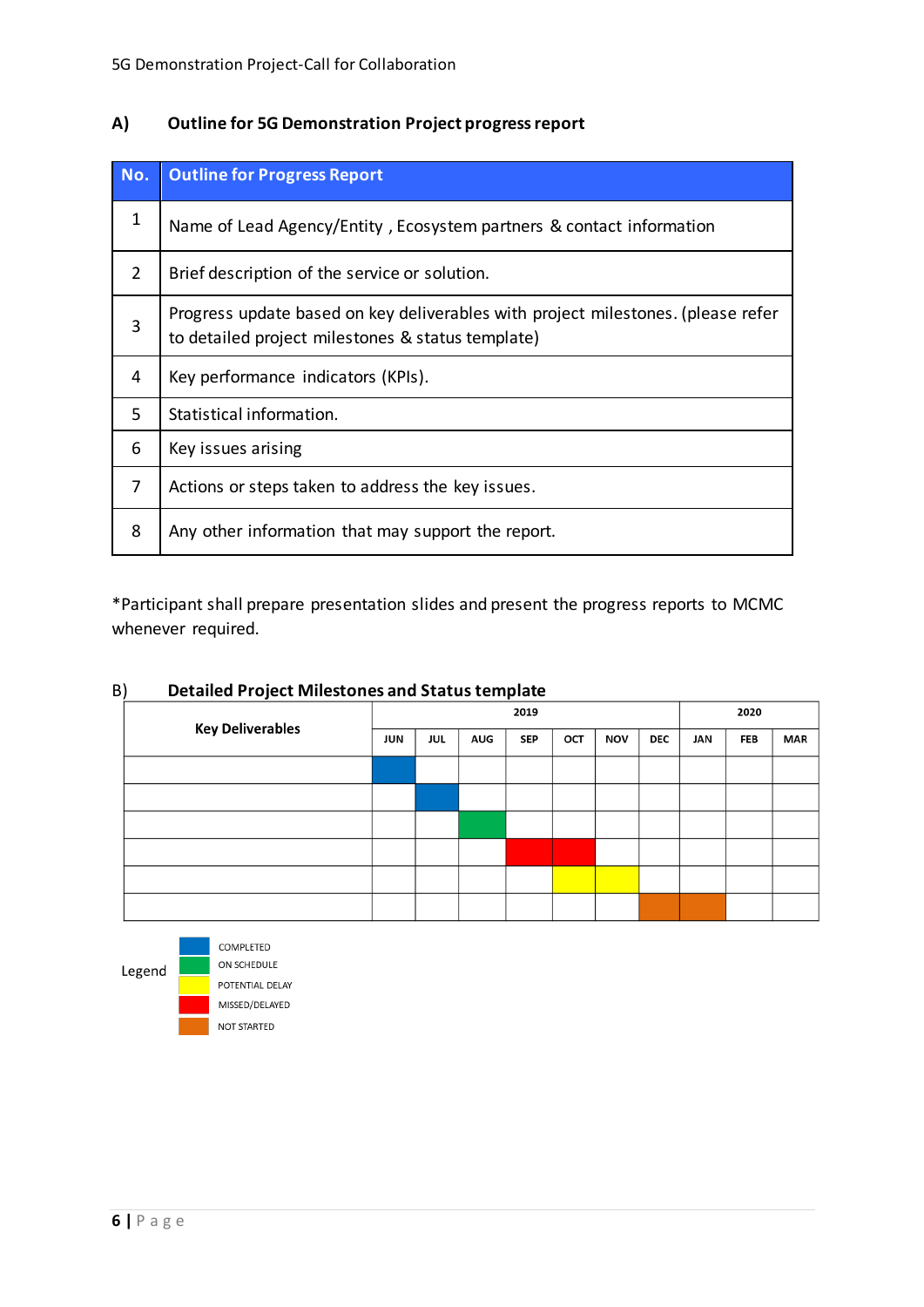**APPENDIX C**



# **5G MALAYSIA DEMONSTRATION PROJECT FINAL WRITTEN REPORT OUTLINE**

**Malaysian Communications and Multimedia Commission (MCMC)**

**MCMC Tower 1, Jalan IMPACT, Cyber 6 63000 Cyberjaya Selangor Darul Ehsan Tel: +603 86888000 Fax: +60383188181 Website[: www.mcmc.gov.my](http://www.mcmc.gov.my/)**

**© 2019 MCMC. All rights reserved**